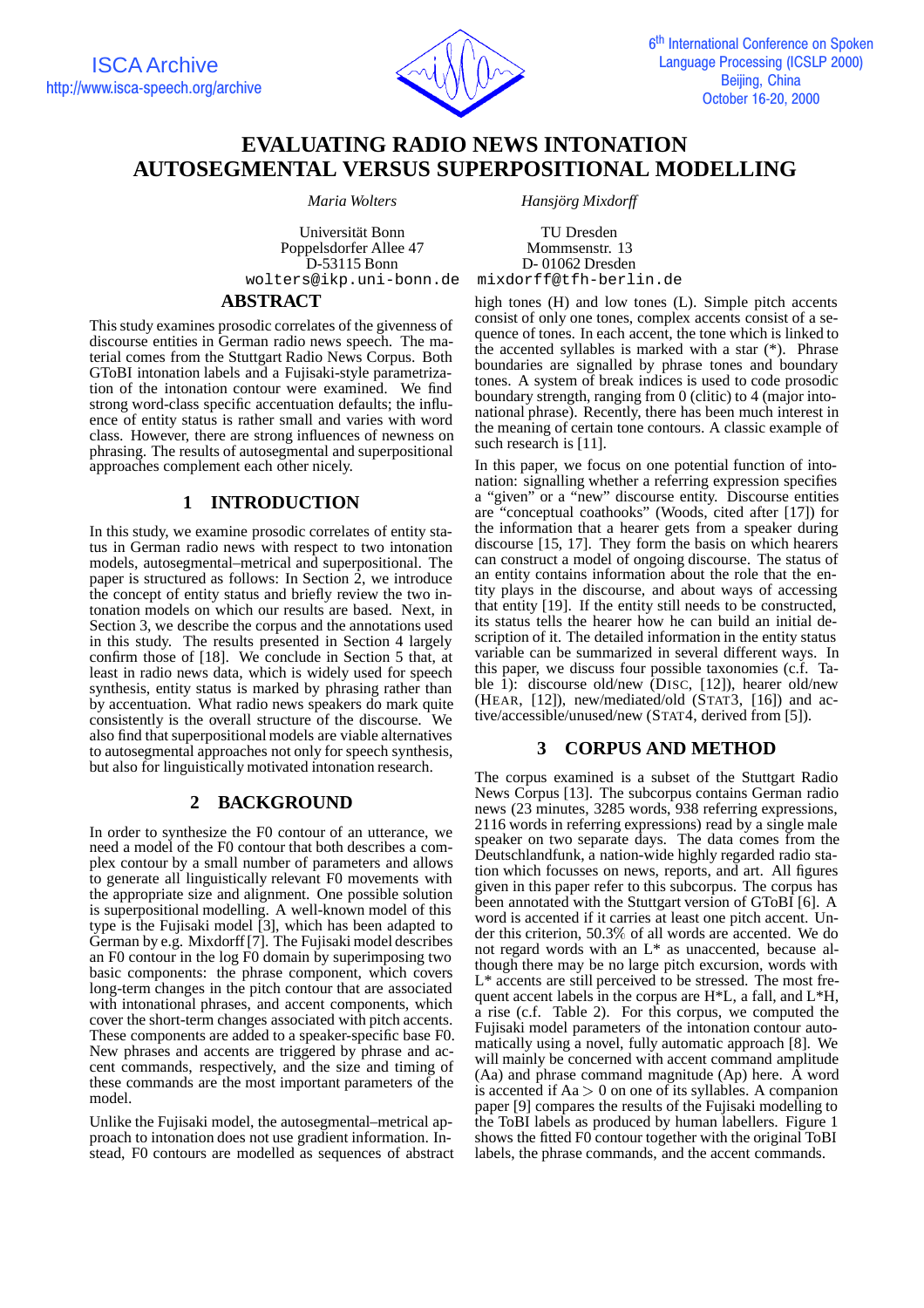

Figure 1: Sample parametrization of F0. From top to bottom: speech waveform, extracted (+-signs) and estimated F0 contours, original ToBI labels, phrase commands, and accent commands.

| DISC | <b>HEAR</b> | STAT3 | STAT4      | Description                                                                     | Sample                                                                 |
|------|-------------|-------|------------|---------------------------------------------------------------------------------|------------------------------------------------------------------------|
| old  | old         | old   | active     | previously mentioned in the dis-                                                | ref.exp. 3: refers to ICSLP                                            |
| new  | old         | old   | unused     | course<br>known to hearer, but not previously<br>mentioned in the discourse     | ref.exp. 1: the readers of these pro-<br>ceedings know this conference |
| new  | new         | med   | accessible | link to previously mentioned dis-<br>course entity                              | ref.exp. 4: refers to the speakers of<br>ICSLP $2000$ (ref.exp. 1)     |
| new  | new         | new   | new        | unknown to hearer, no link to any<br>previously mentioned discourse en-<br>tity | ref.exp. 5: refers to existing person<br>unknown to most readers       |

*Sample discourse:* [The ICSLP]<sub>1</sub> takes place in [Beijing]<sub>2</sub>. [It]<sub>3</sub> has [many speakers]<sub>4</sub>. It is not yet clear whether [Ken Mixdorff]<sub>5</sub> will also attend.

Table 1: Taxonomies of entity status. Examples refer to the sample discourse given below the table.

| Accent    L*H H*L L*H% H* H*L% L*HL                                                       |  |  |  |
|-------------------------------------------------------------------------------------------|--|--|--|
| Freq. $\begin{array}{ l} \hline 28.4 & 15.8 & 6.8 & 6.2 & 3.9 & 3.0 \ \hline \end{array}$ |  |  |  |

| Table 2: Frequency of all contours that occur on more than |
|------------------------------------------------------------|
| 30 words in our subcorpus; percentages relative to all ac- |
| cented words.                                              |

In the texts, all referring expressions were labelled manually with syntactic and semantic information as well as with aspects of entity status by a single labeller, the first author. The labels were repeatedly checked for consistency. The four taxonomies described in Table 1 were derived automatically from a much richer taxonomy. Part-of-speech (POS) labels were taken from the original corpus. The POS tagset is STTS, the standard tagset for German corpora [14]. The guidelines for coding referring expressions as well as a more detailed coding manual can be found in [19]. The categories for syntactic functions correspond to classical terminology, which makes the annotations relatively theory-independent. We will only consider the categories subject, object, prepositional object, genitive adjunct, and prepositional adjunct here.

### **4 RESULTS**

Our preliminary hypothesis is that referring expressions which specify new discourse entities have to be accented, while those that specify old entities need not be accented [1, 10]. Table 3 shows strong accentability defaults at work: nouns are accented, pronouns, which almost always specify discourse–old entities, are not. There are significantly more pronouns with accent commands than with ToBI accents, but the median amplitude of these accent commands is rather low (0.15, 0.18) compared to that for nouns. Closer analysis of these instances reveals that the Fujisaki model detects a considerable number of weaker accents which slipped the attention of the human labeller. Proper names are even more likely to be accented than common nouns. This suggests that the influence of entity status on the accentability of the two word classes should be analysed separately for each class.

The next question is: to what degree does entity status influence the accentuation of proper names and nouns? For American English, Cahn [2] implemented an algorithm based on [11] where "given" information is marked with an accent with a starred low tone, and "new" information by an accent with a starred high tone. Thus, nouns which specify given discourse entities need not be unaccented, but they should show a marked preference for L\*-type accents.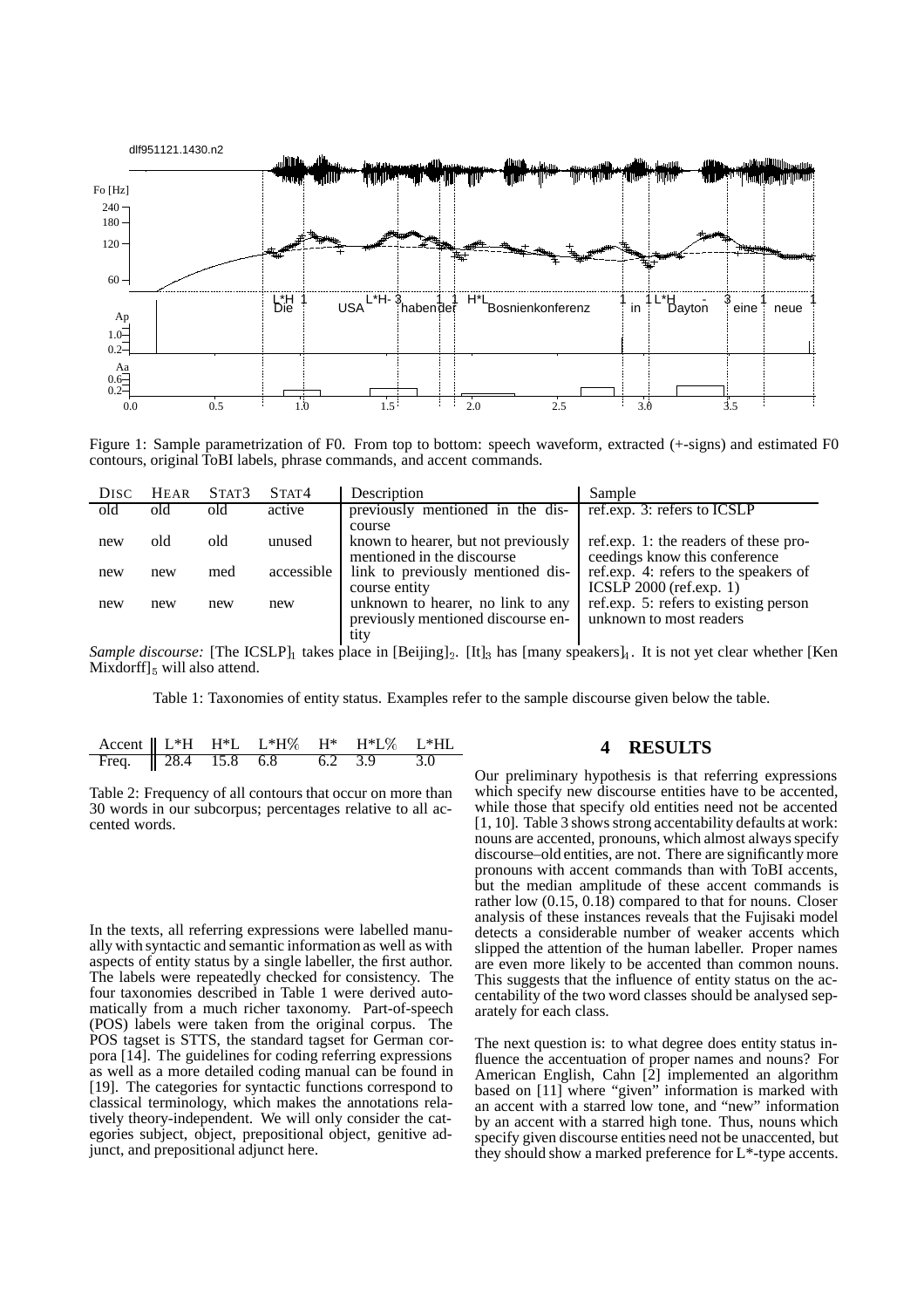|               | total              | ToBI | Aа   |             |
|---------------|--------------------|------|------|-------------|
| NN            | (common noun)      | 823  | 78.8 | 85.7(0.25)  |
| NE            | (proper name)      | 181  | 87.7 | 89.8 (0.29) |
| <b>PPER</b>   | (pers. pronoun)    | 20   | 5.0  | 15.0(0.15)  |
| <b>PPOSAT</b> | (attributive PPER) | 34   | 2.9  | 14.7(0.18)  |

Table 3: Accentability of nouns and pronouns in referring expressions. ToBI: % with ToBI accent, Aa: % with accent command, median command amplitude. *italics:* difference of more than 10%

For German, Kohler suggests in [4] that early F0 peaks signal established facts, middle peaks new information, and late peaks emphasis and contrast. An early peak roughly corresponds to LH\*L, and a mid-to-late peak to L\*H in the GToBI system. Therefore, L\*H might signal new information. In order to test these hypotheses, we analysed not only the presence of accents, but also the type of the intonation contour on the word. As we observed over 80 varieties of tone contours on words in our subcorpus, including phraseand boundary tones, we restricted ourselves to the two most frequent and basic ones, L\*H and H\*L. L\*H and H\*L contours are more likely to occur on words without secondary lexical accents, which introduces a certain lexical bias. An analysis of more complex contours and phrase–level contours is subject of future work.

The data in Table 6 tell a somewhat more complex story than the literature would lead us to expect. A series of Fisher tests for the four taxonomies DISC, HEAR, STAT3, and STAT4 reveal only 6 significant associations ( $p < 0.05$ ). In general, nouns in referring expressions that specify discourse-old are significantly more likely to carry a L\*H contour. For common nouns, there is a significant influence of STAT3 and STAT4 on the presence of both ToBI accents and accent commands. This is due to a tendency to accent common nouns when the discourse entity is both discourse and hearer new. For proper names, accent command amplitude correlates with both DISC and STAT4 (Kruskal-Wallis test). Discourse-new expressions are made more prominent than discourse-old ones. For proper names, we also find a tendency to accent hearer-old names, not hearer-new ones, although that tendency is not significant because of the small number of hearer-old proper names in the corpus. Closer inspection of the data reveals that most of these accents are due to hearer–old, discourse–new entities.

There are also strong influences of syntactic function. For example, nouns in genitive adjuncts are less likely to be accented (64.6% for nouns, 55.0% for proper names). These adjuncts are frequently used to link new discourse entities to either the hearer's world knowledge or to a discourse– old entity. Therefore, they mostly refer to entities that are either discourse or hearer old. There is also a close syntactic link between a preposed genitive adjunct and its head, which leads to a deaccentuation of the adjunct [7]. In the Fujisaki model, this effect is not reflected in the frequency with which these words carry accent commands, but in the mean amplitude of these commands.

Phrasing is closely related to text structure. The phrase command at the beginning of a news story exhibits a median magnitude Ap of 2.15. All sentence boundaries (median magnitude: 1.43) and 74.8% of all commas (median magnitude: 0.73) are associated with a phrase command.

|                                                                                                                                                                                                                                   | DISC STAT4<br>new old active <u>acc. new unused</u> |  |  |  |  |  |
|-----------------------------------------------------------------------------------------------------------------------------------------------------------------------------------------------------------------------------------|-----------------------------------------------------|--|--|--|--|--|
|                                                                                                                                                                                                                                   |                                                     |  |  |  |  |  |
|                                                                                                                                                                                                                                   |                                                     |  |  |  |  |  |
| Ap > 0<br>Ap (mean) $\begin{array}{ ccc } 43.1 & 25.0 & 25.0 & 35.7 & 46.7 & 45.6 \\ \hline \text{Ap (mean)} & 0.41 & 0.25 & 0.25 & 0.35 & 0.42 & 0.43 \\ \text{BI} > 2 & 54.1 & 34.1 & 34.1 & 46.5 & 55.3 & 59.4 \\ \end{array}$ |                                                     |  |  |  |  |  |

Table 4: Frequency of phrase commands / break indices at the end of NPs. Ap: phrase command amplitude, BI: ToBI break index

76.4% of all phrase commands appear at the end of a referring expression. Boundaries are more likely to occur after noun phrases that belong to first mentions, which tend to consist of more words and carry more modifiers [19] (p<0.001, taxonomies DISC, STAT4, Fisher test). For more details, see Table 4. Interestingly, these phrasing results are much more stable than the accentuation results reported in the previous paragraph. This suggests that the news reader used phrasing much more consistently for signalling (linguistic) structure than accentuation. Given the complexity of the radio news texts in which most sentences contain highly complex long NPs and semantically empty verbs, this strategy makes perfect sense [19].

#### **5 DISCUSSION**

We have seen that the prosodic correlates of entity status are not as straightforward as theory would lead us to expect. The reason for this is clear: Since prosody has a heavy functional load, intonation contours are highly polysemous. One and the same contour may signal thematicity as well as, for instance, non–finality. We clearly need to examine more closely how entity status interacts with other factors, such as syntactic function. We expect that again, phrasing will be the main intonational correlate of entity status. The main reason for the differences between our results and results from controlled experiments is that radio news texts are far more complex than experimentally elicited sentences. Another area of future work are words and phrases with multiple accents. Collecting the tones on a word or a phrase into a contour is not as straightforward as it seems, especially if the results are to be amenable to a statistical analysis. We are also interested in ways of summarizing the accent commands on a word or phrase into a set of variables which characterize the accentuation pattern of that sentence. In general, phrasing was used more consistently than accentuation.

Our findings suggest that results of gradient and categorial research into functions of intonation are complementary. What surfaces on one level as the presence versus absence of categories can surface on the other level as a lower amplitude of e.g. accent commands. Therefore, studies which compare gradient acoustic measures with phonological categories should not be discarded outright. The question remains to what degree the gradient effects from which one tends to abstract by phonological approaches are important for generating natural F0–contours.

**Acknowledgements:** We thank IMS Stuttgart for kindly supplying the Stuttgart Radio News corpus. Hansjörg Mixdorff was funded by the Deutsche Forschungsgemeinschaft, grant No. MI 625/4-1.